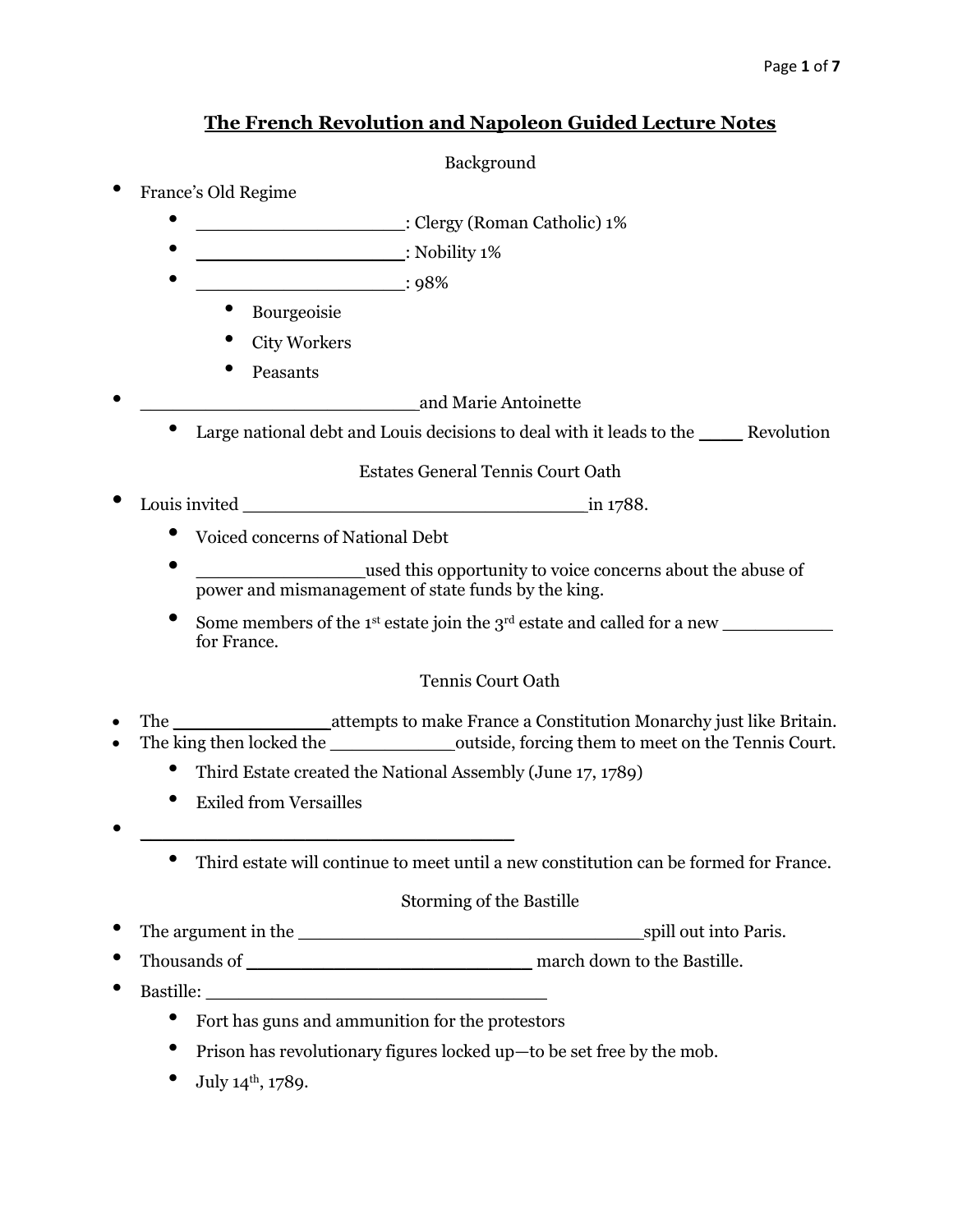- Food shortages sparked the march of Peasant Women to go to Versailles
- $\frac{1}{2}$  (August 4, 1789)
	- Declaration of Rights of Man and of the Citizen
	- State controlled church

 $\bullet$   $\overline{\phantom{a}}$ 

- June 17, 1791: Louis XVI tries to escape to the Austrian Netherlands
- Creation of a  $(September 1791)$ 
	- Legislative Assembly
	- Lasts for 2 years

French Revolution

- Split of Legislative Assembly
	-
	- $\mathcal{L}_\mathcal{P}$  , and the set of the set of the set of the set of the set of the set of the set of the set of the set of the set of the set of the set of the set of the set of the set of the set of the set of the set of th
	- \_\_\_\_\_\_\_\_\_\_\_\_\_\_\_\_\_\_\_\_\_\_\_\_
- European nations take action
	- War with Austria and Prussia (April 1792)
	- Invade France
	- Causes the revolution to radicalize even more

## National Convention

- Legislative Assembly became the \_\_\_\_\_\_\_\_\_\_\_\_\_\_\_\_\_\_\_\_\_\_\_\_\_\_\_\_\_\_\_
	- Deposed the King
	- Created a Republic
	- $\blacksquare$
	- Confiscated church land
- Louis and \_\_\_\_\_\_\_\_\_\_\_\_\_\_\_\_\_\_\_\_\_\_\_\_\_\_\_\_\_\_\_\_\_\_\_\_\_ try to escape to Austria
	- goal: form a new army and take back France.
	- Both are caught near the border.
	- They are brought back to Paris to face charges of \_\_\_\_\_\_\_\_\_\_\_\_\_\_\_\_\_\_\_\_\_\_\_.
	- They are both \_\_\_\_\_\_\_\_\_\_\_\_\_\_\_\_\_\_\_\_\_\_\_\_\_\_\_\_\_\_\_\_.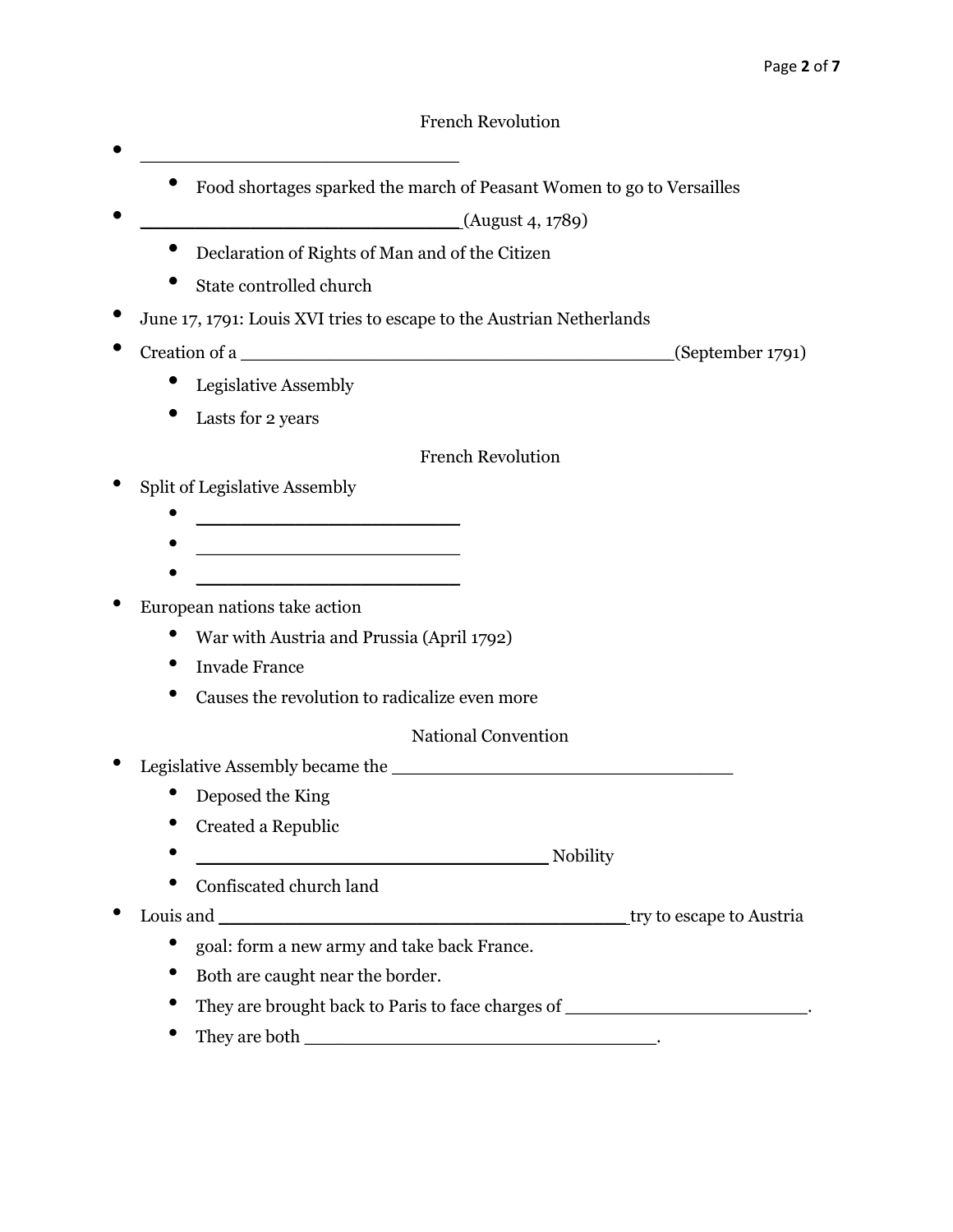## French Revolution

- Sentences Louis XVI and Marie Antonette to death by guillotine
- Goal for Jacobin Radicals: transform France into a \_\_\_\_\_\_\_\_\_\_\_\_\_\_\_\_\_\_\_\_\_\_\_\_\_\_\_\_.

• \_\_\_\_\_\_\_\_\_\_\_\_\_\_\_\_\_\_\_\_\_\_\_\_\_\_\_\_\_\_\_\_\_\_

- Continuing war with Austria and Prussia
- Great Britain, Holland, and Spain join the war in 1793
- Jacobins Jacobins 300,000 citizens to defend their revolution
	- Men and women
- French Revolution
- Maximilien Robespierre: leader of the Jacobin Radicals
	- New Calendar
		- \_\_\_\_\_\_\_\_\_\_\_\_\_\_\_\_\_\_\_\_\_\_\_\_\_\_\_\_\_\_\_\_ • Began the \_\_\_\_\_\_\_\_\_\_\_\_\_\_\_\_\_\_\_\_\_\_\_\_ that started when the
			- revolution started, not from the birth of Jesus.
		- Closed all \_\_\_\_\_\_\_\_\_\_\_\_\_\_\_\_\_\_\_\_\_\_\_ in Paris and made them temples of reason.
	- Committee of Public Safety
		- Protect the republic from enemies
			- Used this reason to hunt down counter-revolutionaries
		- Challengers to his leadership
		- 40,000 sentenced to death
		- 300,000 people imprisoned
		- ent to Guillotine on July 28, 1794

The Directory

Five-man ruling body called

- Brought stability to France
- More
- Hires Napoleon to save the day
- Starts to undo the reforms from Robespierre.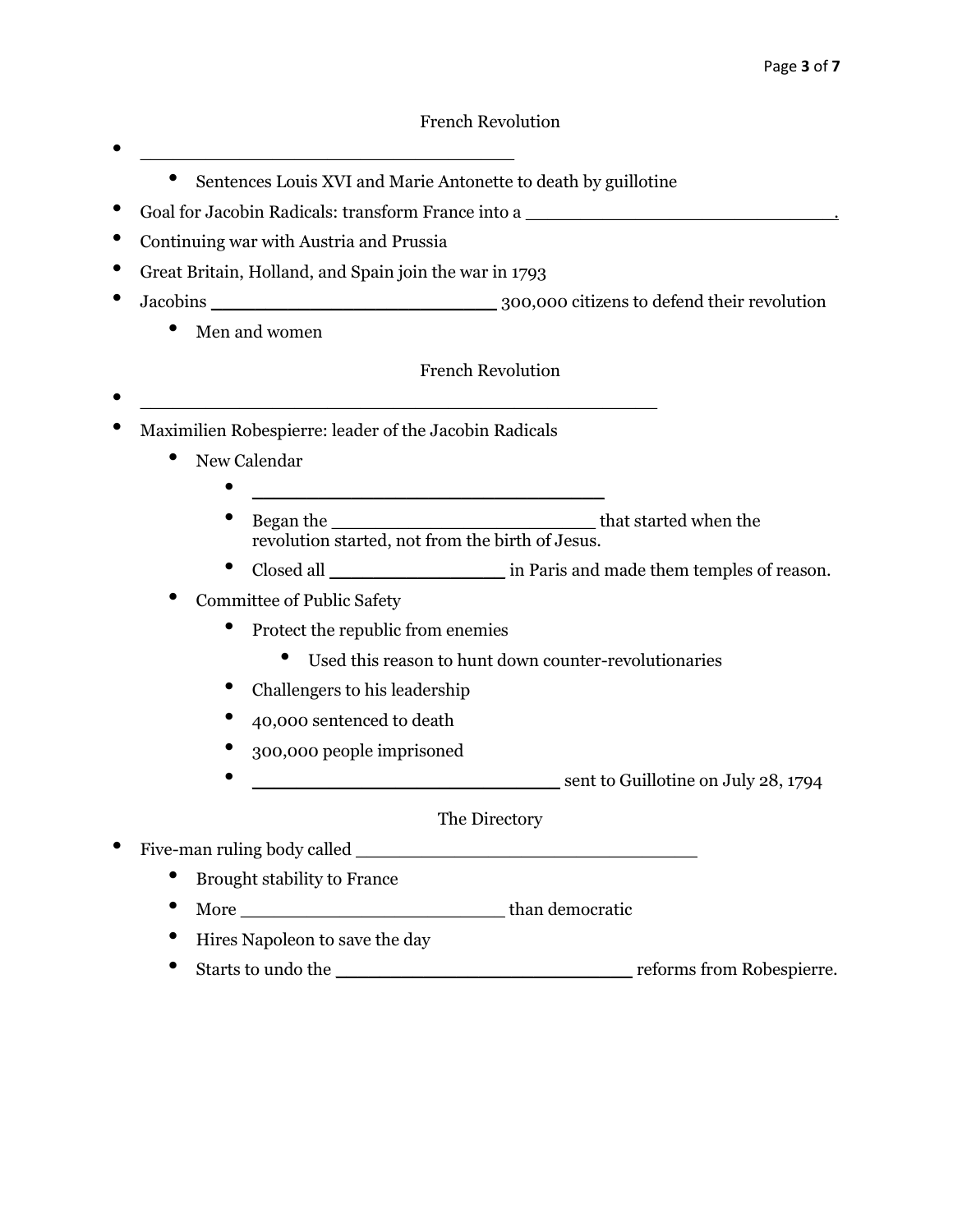#### Rise of Napoleon

• Appointed by \_\_\_\_\_\_\_\_\_\_\_\_\_\_\_\_\_\_\_\_\_\_\_\_\_\_\_\_\_\_\_\_\_\_\_ to lead the French Armies

- Several successful battles
- A French Hero!
- \_\_\_\_\_\_\_\_\_\_\_\_\_\_\_\_\_\_\_\_\_\_\_\_\_\_\_\_\_\_\_\_\_\_\_\_\_\_\_\_\_\_ • Surrounded National Legislature (November 1799)
	- Forced members to dissolve The Directory
	- Napoleon named "\_\_\_\_\_\_\_\_\_\_\_\_\_\_\_\_\_\_\_\_\_\_\_\_\_"
		- Dictator
		- Negotiated peace with Great Britain, Austria, and Prussia by 1802

## Napoleon Bonaparte

A constitution and Napoleon as First Consul

- Created efficient tax system
- National \_\_\_\_\_\_\_\_\_\_\_\_\_\_\_\_\_\_\_\_\_\_\_\_\_\_\_ system
- Dismissed corrupt officials
- Created \_\_\_\_\_\_\_\_\_\_\_\_\_\_\_\_\_\_\_\_\_\_\_\_\_\_\_\_ (public schools)
- Restored the Church in France
	- An agreement with Pope Pious VII kept the church out of national matters
- Uniform set of laws
	- Promoted authority over individual rights

• \_\_\_\_\_\_\_\_\_\_\_\_\_\_\_\_\_\_\_\_\_\_\_\_\_\_\_\_\_\_\_\_\_\_\_\_\_\_\_\_\_\_

## Napoleons Empire

- Loss of \_\_\_\_\_\_\_\_\_\_\_\_\_\_\_\_\_\_\_\_\_\_\_\_\_\_\_\_\_\_\_\_\_\_\_ in 1801
- $\text{Sold}$   $\text{in } 1803$
- Turned to Europe
	- Annexed the Netherlands, and parts of Italy and Switzerland
	- Britain, Russia, Austria, and Sweden declare War on France
		- All except Britain sign peace treaties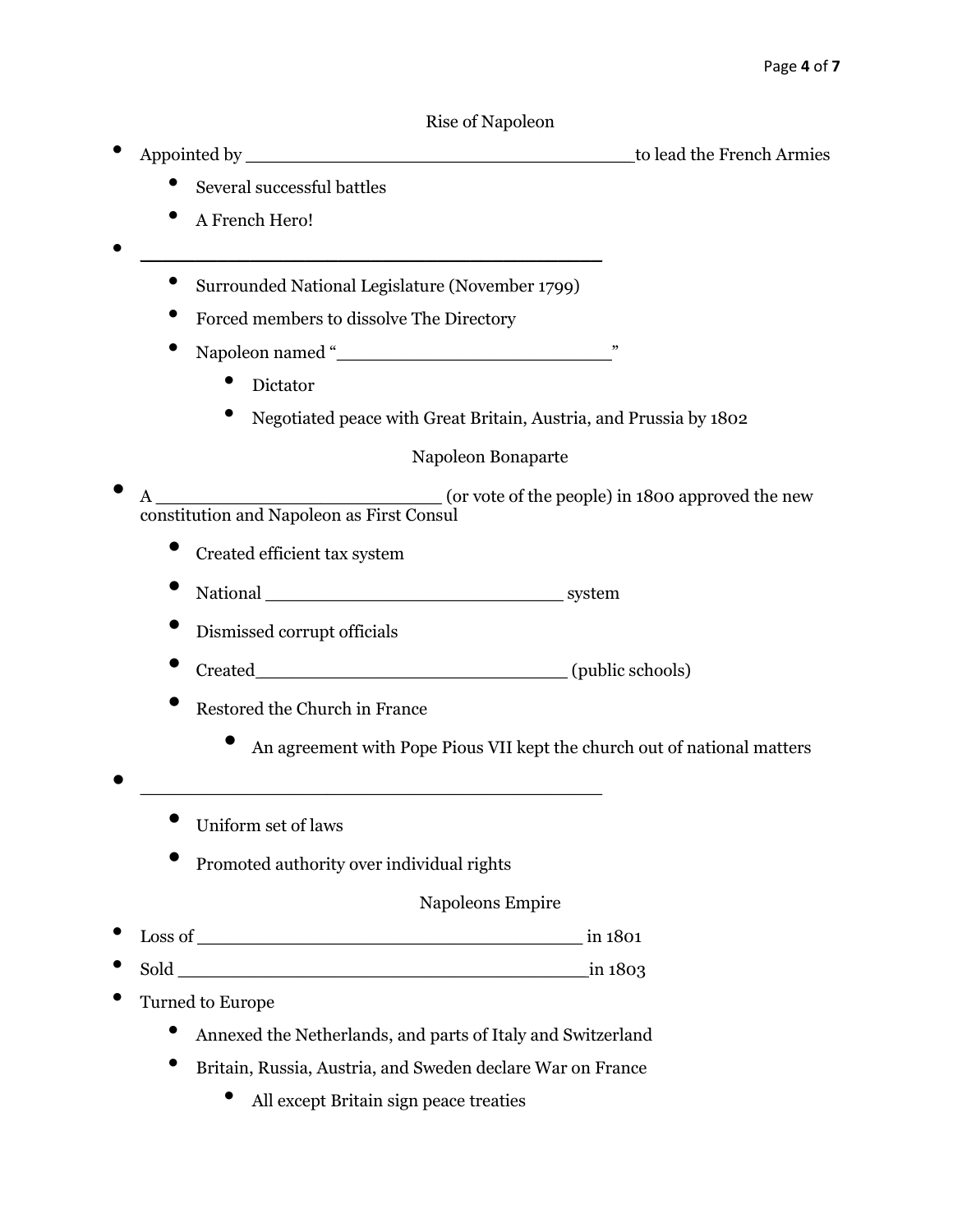• Largest \_\_\_\_\_\_\_\_\_\_\_\_\_\_\_\_\_\_\_\_\_\_\_\_\_\_\_\_\_\_\_\_\_\_\_\_\_\_\_\_\_\_\_ since Romans

- By 1812, only Britain, Sweden, and Portugal not part of Empire.
- Loss of Trafalgar
	- Superior British Navy

• \_\_\_\_\_\_\_\_\_\_\_\_\_\_\_\_\_\_\_\_\_\_\_\_\_\_\_\_\_\_\_\_\_\_\_\_\_\_\_\_\_\_\_\_\_\_

Large, but unstable

## Napoleon's Mistakes

- Blockade against Great Britain
- British retaliate
	- War of 1812
- \_\_\_\_\_\_\_\_\_\_\_\_\_\_\_\_\_\_\_\_\_\_\_\_\_\_\_\_\_\_\_\_\_\_\_\_\_\_\_\_\_\_\_\_\_\_
	- March on Portugal
	- Angered Spanish
		- 6 years of guerilla fighting
		- British sent aid to Spain
		- Loss of 300,000 troops
- \_\_\_\_\_\_\_\_\_\_\_\_\_\_\_\_\_\_\_\_\_\_\_\_\_\_\_\_\_\_\_\_\_\_\_\_\_\_\_\_\_\_\_\_\_\_\_
	- Czar Alexander I refused blockade
	- Scorched-earth policy
	- Frigid temperatures
	- Disease
	- Loss of 412,000 French Troops

Napoleon's Downfall

- January 1814 defeat
	- Russia and Prussia march on \_\_\_\_\_\_\_\_\_\_\_\_
	- Napoleon's troops refused to fight
	- Napoleon banished to \_\_\_\_\_\_\_\_\_\_\_\_\_\_\_\_\_\_\_
- 

 $\rm{crowned}$ 

• Hated by peasants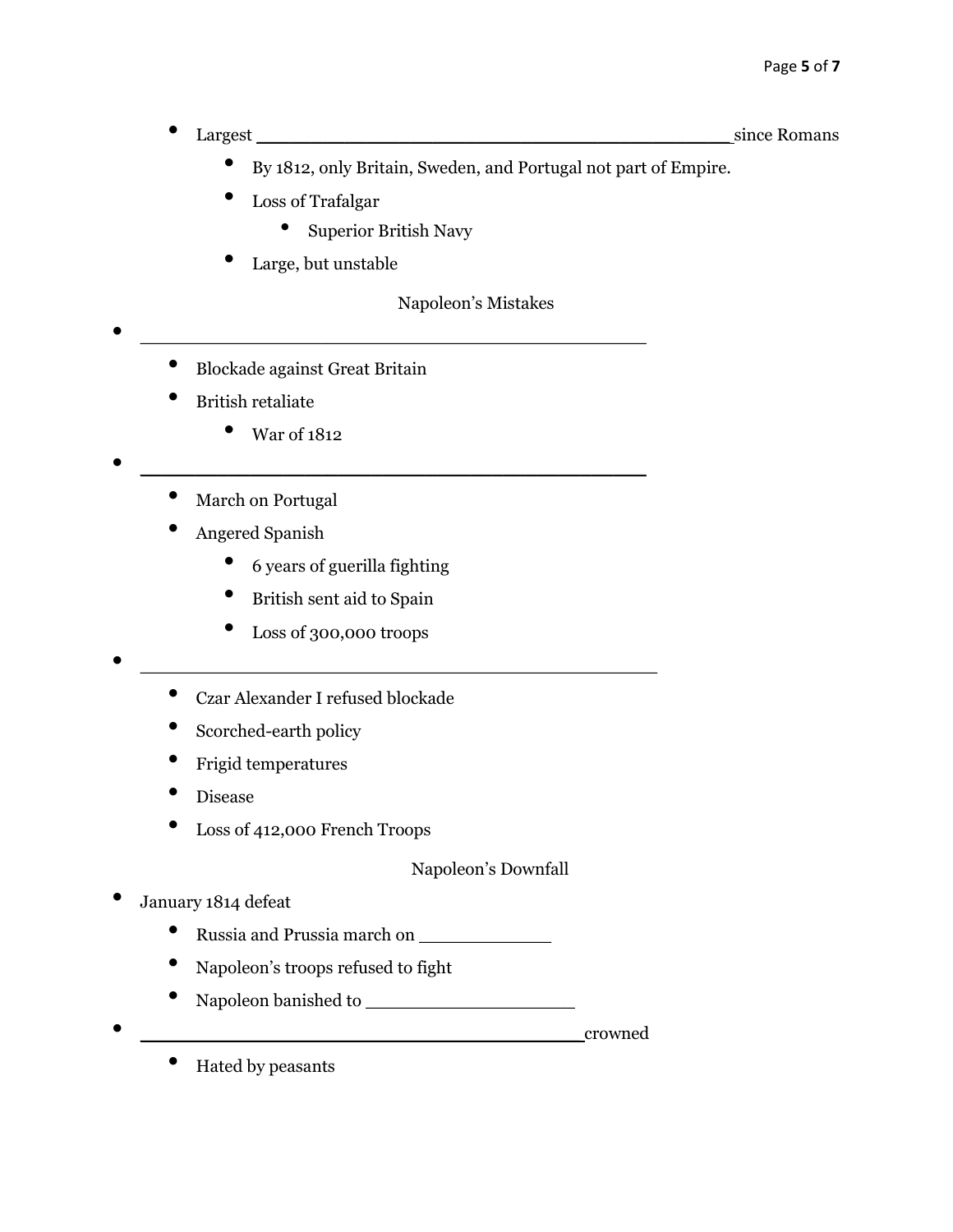# • \_\_\_\_\_\_\_\_\_\_\_\_\_\_\_\_\_\_\_\_\_\_\_\_\_\_\_\_\_\_\_\_\_\_\_\_\_\_\_

- Napoleon Returns March 1, 1815
	- Met by crowds of volunteers
- Declared Emperor
- Britain and Prussia declared war

End of Napoleon's Reign

- Battle of  $\qquad \qquad$ 
	- Duke of Wellington
	- June 18, 1815
	- Held off French advances into Belgium
	- Aided by Prussian troops
	- France defeated in three days
- Banished to  $\blacksquare$ 
	- Island in South Atlantic Ocean
	- Died 1821

Congress of Vienna 1814-1815

 $\bullet$   $\overline{\phantom{a}}$   $\overline{\phantom{a}}$   $\overline{\phantom{a}}$   $\overline{\phantom{a}}$   $\overline{\phantom{a}}$   $\overline{\phantom{a}}$   $\overline{\phantom{a}}$   $\overline{\phantom{a}}$   $\overline{\phantom{a}}$   $\overline{\phantom{a}}$   $\overline{\phantom{a}}$   $\overline{\phantom{a}}$   $\overline{\phantom{a}}$   $\overline{\phantom{a}}$   $\overline{\phantom{a}}$   $\overline{\phantom{a}}$   $\overline{\phantom{a}}$   $\overline{\phantom{a}}$ 

• Collective security and stability

- Five "Great Powers"
	- Russia, Prussia, Austria, Britain, and France
	- Prince Klemens von Metternich (Austria) (pictured right)
		- Most influential
		- Distrusted Democratic Ideals
		- Three Goals:
			- $\bullet$  . The contract of the contract of the contract of the contract of the contract of the contract of the contract of the contract of the contract of the contract of the contract of the contract of the contract of the co  $\; \; \; \; \; \; \; \; \; \; \; \; \; \; \; \; \; \; \; \; \; \; \; \; \; \; \; \; \; \; \; \; \; \; \; \; \; -$ 
				- \_\_\_\_\_\_\_\_\_\_\_\_\_\_\_\_\_\_\_\_\_\_\_\_\_\_\_\_\_\_\_\_\_\_\_\_\_\_\_\_(legitimacy)